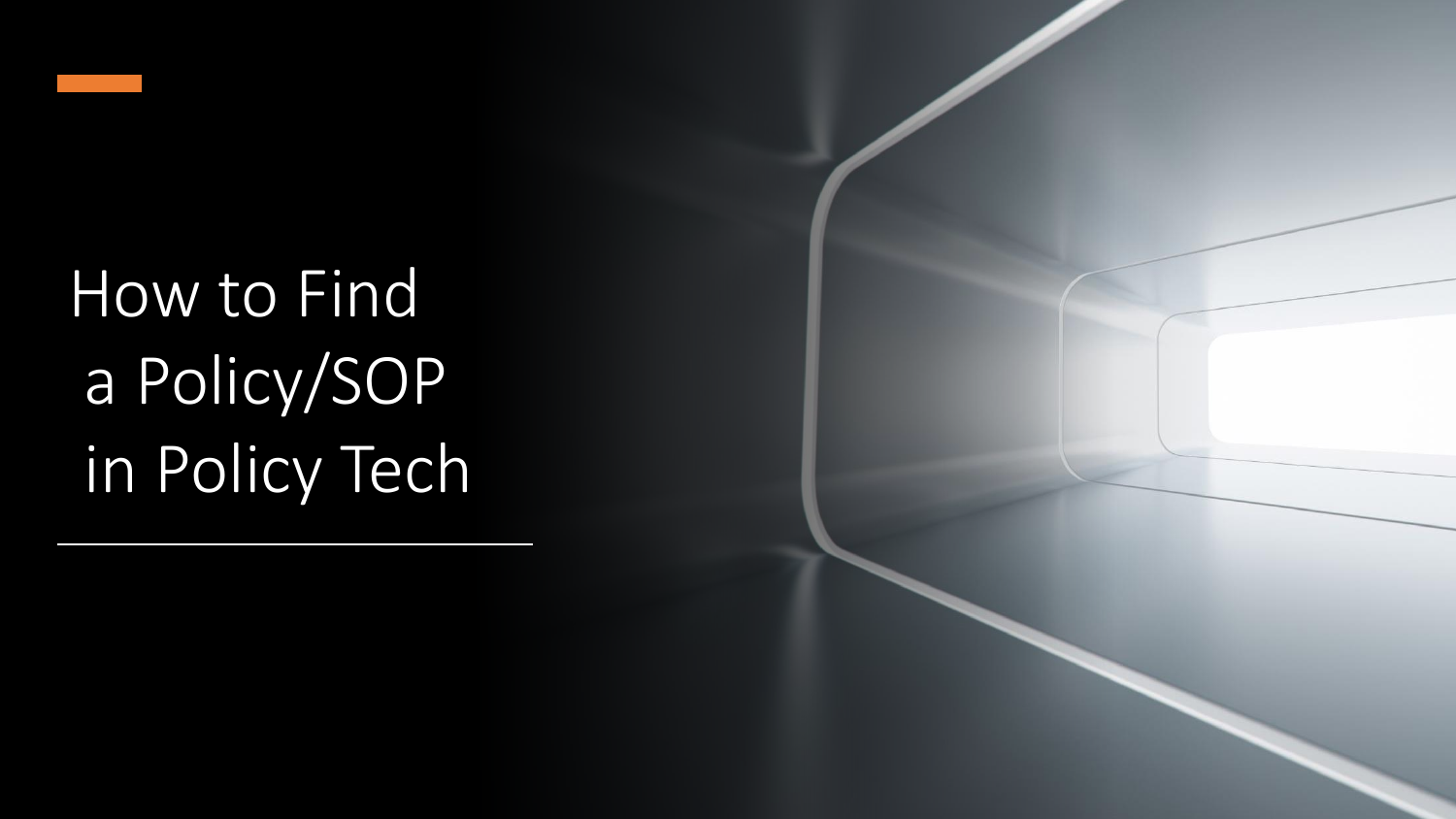# Quick Steps

#### **General Policy/SOP Search:**

- 1. Log onto Policytech <https://vanderbilt.policytech.com/>
- 2. Type in the key word in the search box
- 3. Scroll down until you find the SOP/policy you are looking for

- 1. Log onto Policytech <https://vanderbilt.policytech.com/>
- 2. Click on the plus sign next to Ancillary Services (middle of the screen, yellow circle)
- 3. Select Perioperative Services (middle of the screen, yellow circle)
- 4. Type the key word in the search box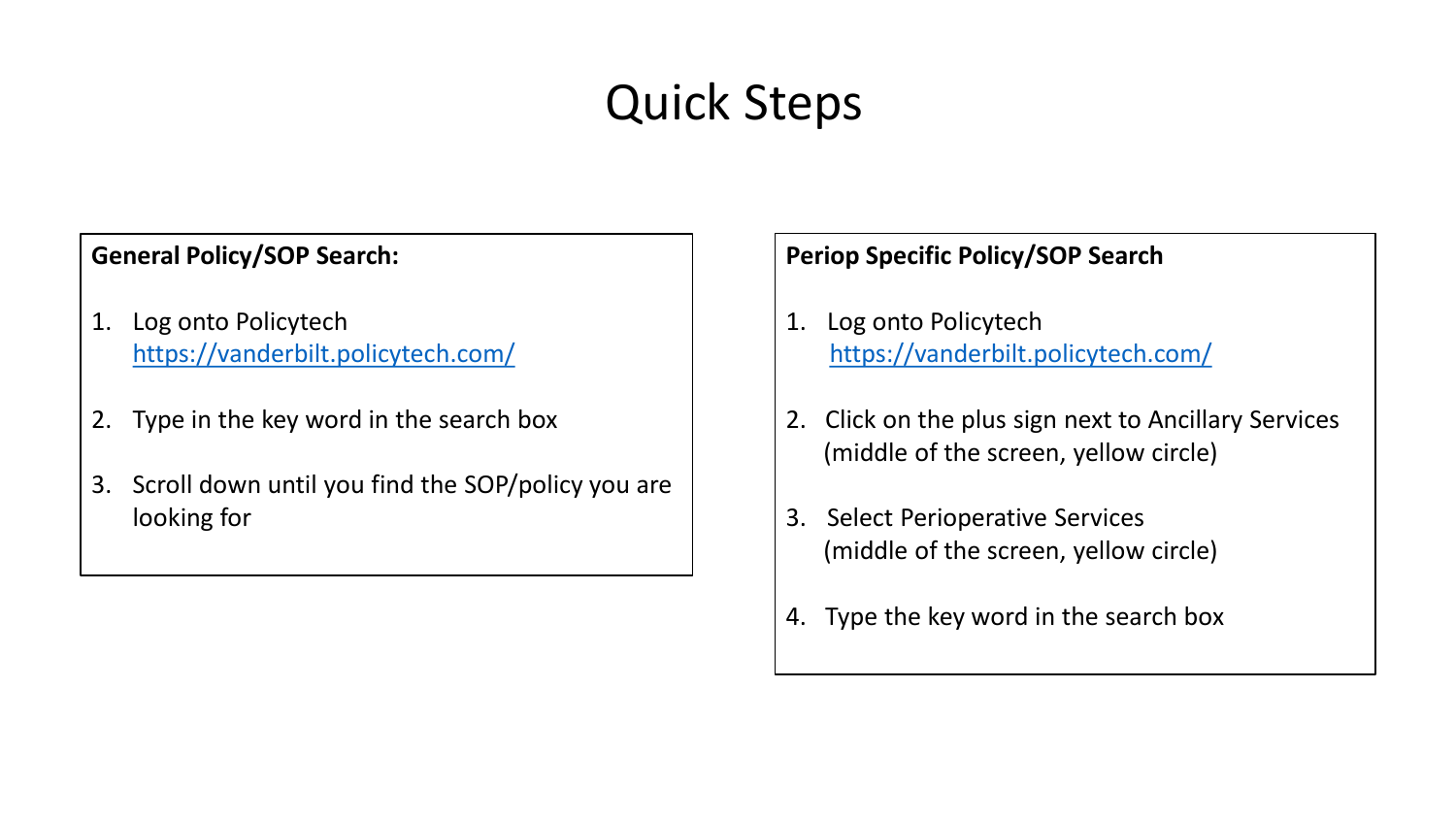## General Policy/SOP Search

| <b>POLICYTECH</b><br>Policy & Procedure Management | <b>BROWSE</b>                                                                                          |             |                |                                                                                                                                             |               |                         |                                               |
|----------------------------------------------------|--------------------------------------------------------------------------------------------------------|-------------|----------------|---------------------------------------------------------------------------------------------------------------------------------------------|---------------|-------------------------|-----------------------------------------------|
| <b>谷</b> Home<br>$\checkmark$<br>My Dashboard      | My Relationship Status<br>Site<br>VUMC<br>$All -$<br>Published                                         |             |                |                                                                                                                                             |               | COVID                   |                                               |
| $\checkmark$<br>☑ My Tasks                         | $\ddot{}$<br>Policies & Proced                                                                         | Documents   |                |                                                                                                                                             |               |                         |                                               |
| <b>D</b> Documents<br>$\checkmark$                 | ● [Policies & Procedures]<br><b>El ● Ancillary Services</b>                                            | <b>Type</b> | Ver#           | Title                                                                                                                                       | <b>Status</b> | <b>Actions</b>          |                                               |
| Q Search                                           | <b>El ● Area Specific Policies</b><br>• Mosby's Nursing Skills (1)<br><b>El ● Patient Care Centers</b> | 囵           | $\overline{2}$ | IP SOP - Isolation Precautions for Aerosol-<br>Generating Procedures in a Known or<br>Suspected COVID or Influenza Patient                  | Published     | $\bullet\bullet\bullet$ |                                               |
| <b>D</b> Browse<br>$\bigstar$ Favorites            | Patient Care E-Docs (1)<br><b>El ● PolicyTech Administration (5)</b>                                   | ⊠           |                | IP SOP - N95 Respirator Reuse: UV Disinfection<br>$[COVID-19]$                                                                              | Published     | $\bullet\bullet\bullet$ |                                               |
| <b>①</b> Recent<br><b>LLL Reports</b>              | <b>EI ● VUMC Policies</b>                                                                              | ₿           |                | NICU SOP - Management of Infants with<br>Critical Congenital Heart Disease Born to<br>COVID Positive or Suspected COVID Positive<br>Mothers | Published     | $\bullet\bullet\bullet$ | Type in the key word into the                 |
|                                                    |                                                                                                        | 図           |                | OP SOP - eStar: Reduced Nursing<br>Documentation During a Crisis - Emergency<br>Department, Inpatient, and Outpatient<br>[COVID-19]         | Published     | 000                     | search box.<br><b>Example: COVID has been</b> |
|                                                    |                                                                                                        | ₿           | $\overline{2}$ | OP SOP - Informed Consent: Verbal Consent<br>Process During COVID-19                                                                        | Published     | $\bullet\bullet\bullet$ | entered into the search box -                 |
|                                                    |                                                                                                        | 図           | $\mathbf{1}$   | OP SOP - Skilled Nursing Inpatient Admission<br>Nursing Documentation [COVID-19]                                                            | Published     | 000                     | <b>There are 27 SOPs/policies</b>             |
|                                                    |                                                                                                        | ₫           |                | OP SOP - Utilizing an Approved Telehealth<br>Platform for TelePsych Assessments in<br>Children's Hospital [COVID-19]                        | Published     | $\bullet\bullet\bullet$ | relating to COVID                             |
|                                                    |                                                                                                        | 因           |                | OP SOP - Visitor Exception Requests During<br>COVID-19 - Children's Hospital                                                                | Published     | $\bullet\bullet\bullet$ |                                               |
|                                                    |                                                                                                        | ₽           |                | Perioperative Services Policy - COVID 19<br><b>External Practitioners - Adult</b>                                                           | Published     | $\bullet\bullet\bullet$ |                                               |
|                                                    |                                                                                                        | m.          |                | Perioperative Services Policy - COVID-19                                                                                                    | Published     | $\bullet\bullet\bullet$ |                                               |
|                                                    |                                                                                                        |             |                |                                                                                                                                             |               |                         | Page 1 of 1 (27 items)                        |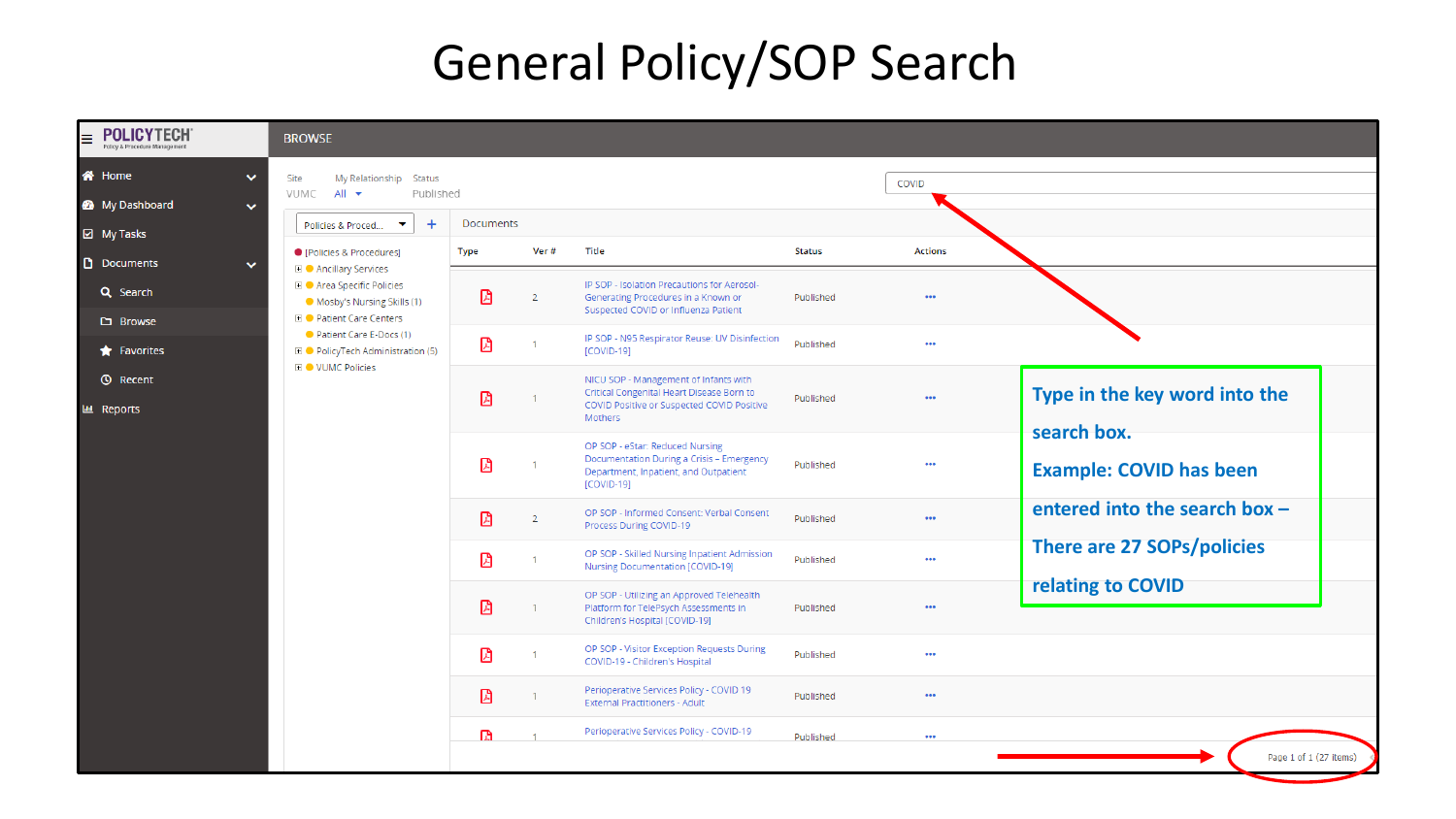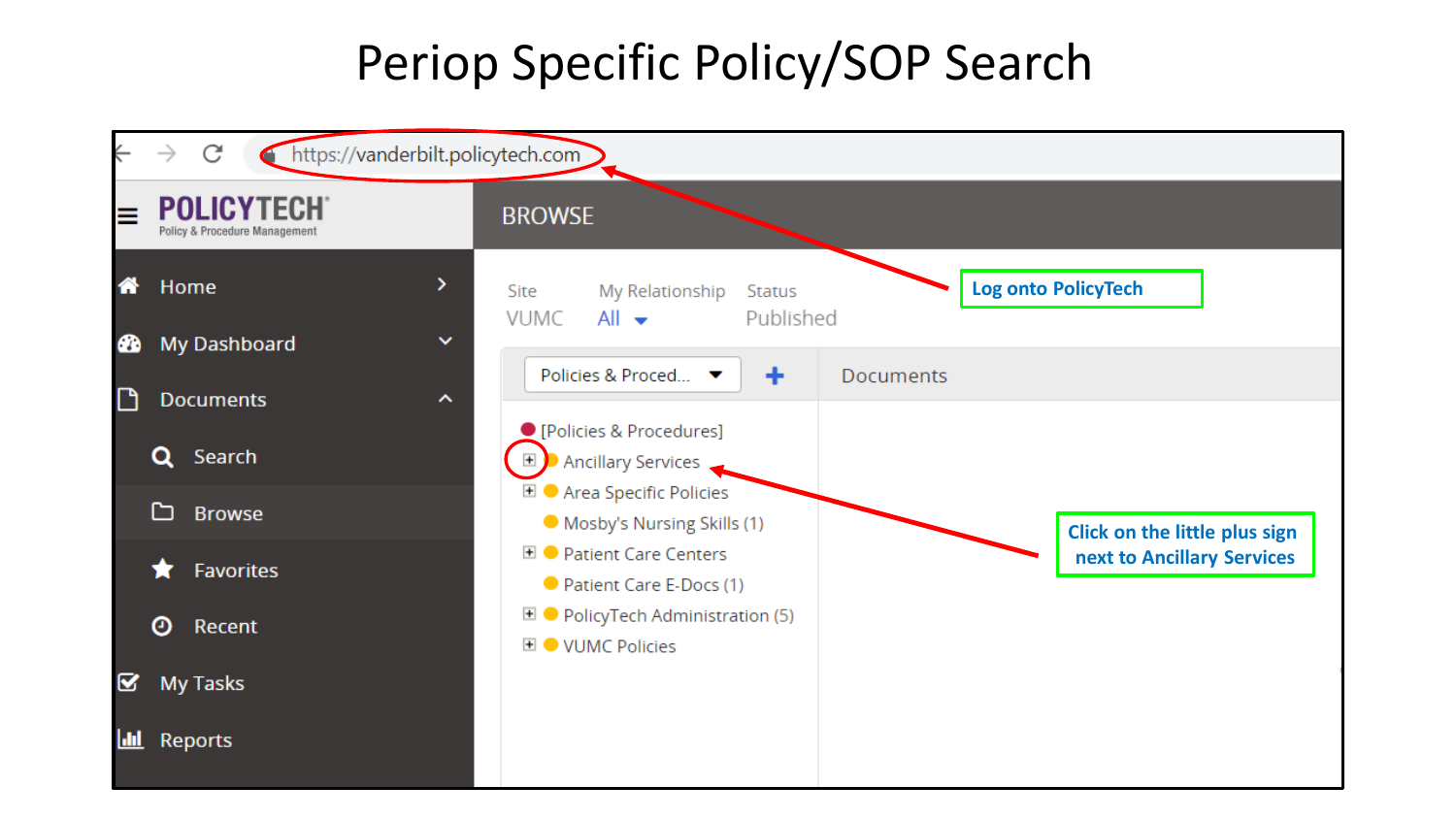| <b>POLICYTEC</b><br>=<br>Policy & Procedure Managemen     | <b>BROWSE</b>                                                                                                                           |                                                        |
|-----------------------------------------------------------|-----------------------------------------------------------------------------------------------------------------------------------------|--------------------------------------------------------|
| ≻<br>Home<br>俗                                            | My Relationship<br>Site<br>Status<br>Published<br><b>VUMC</b><br>$All -$                                                                |                                                        |
| My Dashboard<br>$\checkmark$<br>ക                         | Policies & Proced ▼<br>٠                                                                                                                | <b>Documents</b>                                       |
| Г٩<br><b>Documents</b><br>$\hat{\phantom{a}}$<br>Q Search | ● [Policies & Procedures]                                                                                                               |                                                        |
| ▭<br><b>Browse</b>                                        | $\Box$ Ancillary Services<br>Adult ED (36)                                                                                              |                                                        |
| <b>Favorites</b>                                          | <b>O</b> Dayani Center (18)<br><b>E</b> ● Diagnostic Laboratories<br>Perioperative Services (44)                                        |                                                        |
| ◉<br>Recent                                               | Pharmacy (181)<br>Radiology (54)                                                                                                        |                                                        |
| <b>My Tasks</b><br>◙                                      | ● Vanderbilt Emergency<br>Communications (VECOM)                                                                                        | <b>Next, click on Perioperative</b><br>Services.       |
| Reports<br><u> uu </u>                                    | (12)<br><b>El ●</b> Area Specific Policies<br>Mosby's Nursing Skills (1)<br><b>El ● Patient Care Centers</b><br>Patient Care E-Docs (1) | <b>All Periop specific Policies/SOP's</b><br>will load |
|                                                           | $\blacksquare$ $\blacksquare$ PolicyTech Administration (5)<br><b>EI ● VUMC Policies</b>                                                |                                                        |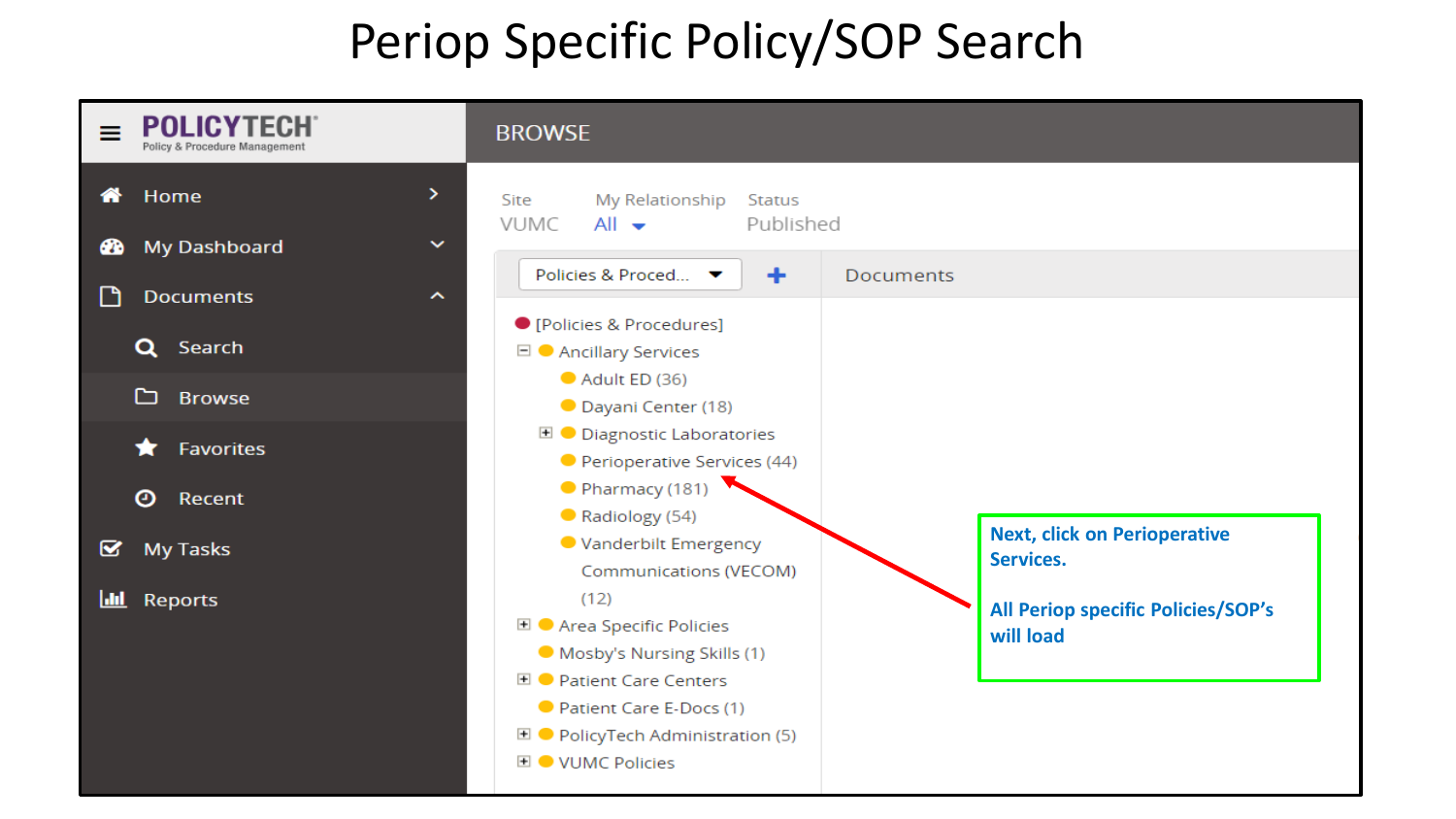| Site<br>My Relationship<br>Status<br>VUMC<br>$All -$<br>Published                                                                                                                                                                                                                                                                                                                                                                                 | Q<br>Find        |                                                                                           |                                                     |      |               |                                                 |
|---------------------------------------------------------------------------------------------------------------------------------------------------------------------------------------------------------------------------------------------------------------------------------------------------------------------------------------------------------------------------------------------------------------------------------------------------|------------------|-------------------------------------------------------------------------------------------|-----------------------------------------------------|------|---------------|-------------------------------------------------|
| Policies & Proced ▼<br>٠                                                                                                                                                                                                                                                                                                                                                                                                                          | <b>Documents</b> |                                                                                           |                                                     |      |               | ABC<br>8                                        |
| ● [Policies & Procedures]                                                                                                                                                                                                                                                                                                                                                                                                                         | Type             | <b>Title</b>                                                                              | <b>Actions</b>                                      | Ver# | <b>Status</b> |                                                 |
| $\Box$ Ancillary Services<br>Adult ED (36)<br>Dayani Center (18)<br><b>E</b> ● Diagnostic Laboratories<br>Perioperative Services (44)<br>Pharmacy (181)<br>Radiology (54)<br>● Vanderbilt Emergency<br>Communications (VECOM)<br>(12)<br><b>El ●</b> Area Specific Policies<br>Mosby's Nursing Skills (1)<br><b>E</b> ● Patient Care Centers<br>Patient Care E-Docs (1)<br><b>El ● PolicyTech Administration (5)</b><br><b>EI ● VUMC Policies</b> | 因                | Perioperative Services Policy - Attending<br>Presence in the Operating Room               |                                                     |      | Approved      |                                                 |
|                                                                                                                                                                                                                                                                                                                                                                                                                                                   | ⊠                | Perioperative Services Policy - Discharge From<br>the Recovery Room                       |                                                     |      | Approved      |                                                 |
|                                                                                                                                                                                                                                                                                                                                                                                                                                                   |                  | Perioperative Services Policy - Dress Code in<br>the Operating Room                       |                                                     |      | Approved      |                                                 |
|                                                                                                                                                                                                                                                                                                                                                                                                                                                   | ⊠                | Perioperative Services Policy - Electronic<br>Communications                              |                                                     |      | proved        |                                                 |
|                                                                                                                                                                                                                                                                                                                                                                                                                                                   | ⊠                | Perioperative Services Policy - Local<br>Anesthesia with Monitored Anesthesia Care        | $\bullet$                                           | 2    | Approved      | You can scroll through to try                   |
|                                                                                                                                                                                                                                                                                                                                                                                                                                                   | 因                | Perioperative Services Policy - On Call                                                   | $\begin{array}{c} \bullet\bullet\bullet\end{array}$ |      | Approved      | and find a specific SOP, or you                 |
|                                                                                                                                                                                                                                                                                                                                                                                                                                                   | 因                | Perioperative Services Policy - Perioperative<br><b>Staff Orientation</b>                 |                                                     | 2    | Approved      | can search for it by name in the<br>search box. |
|                                                                                                                                                                                                                                                                                                                                                                                                                                                   | 因                | Perioperative Services Policy - Staffing Plan for<br>the Operating Room                   | $\cdots$                                            |      | Approved      |                                                 |
|                                                                                                                                                                                                                                                                                                                                                                                                                                                   | 闪                | Perioperative Services Policy - Staffing: Post<br>Anesthesia Care Unit, Holding Room, and |                                                     |      | Approved      |                                                 |